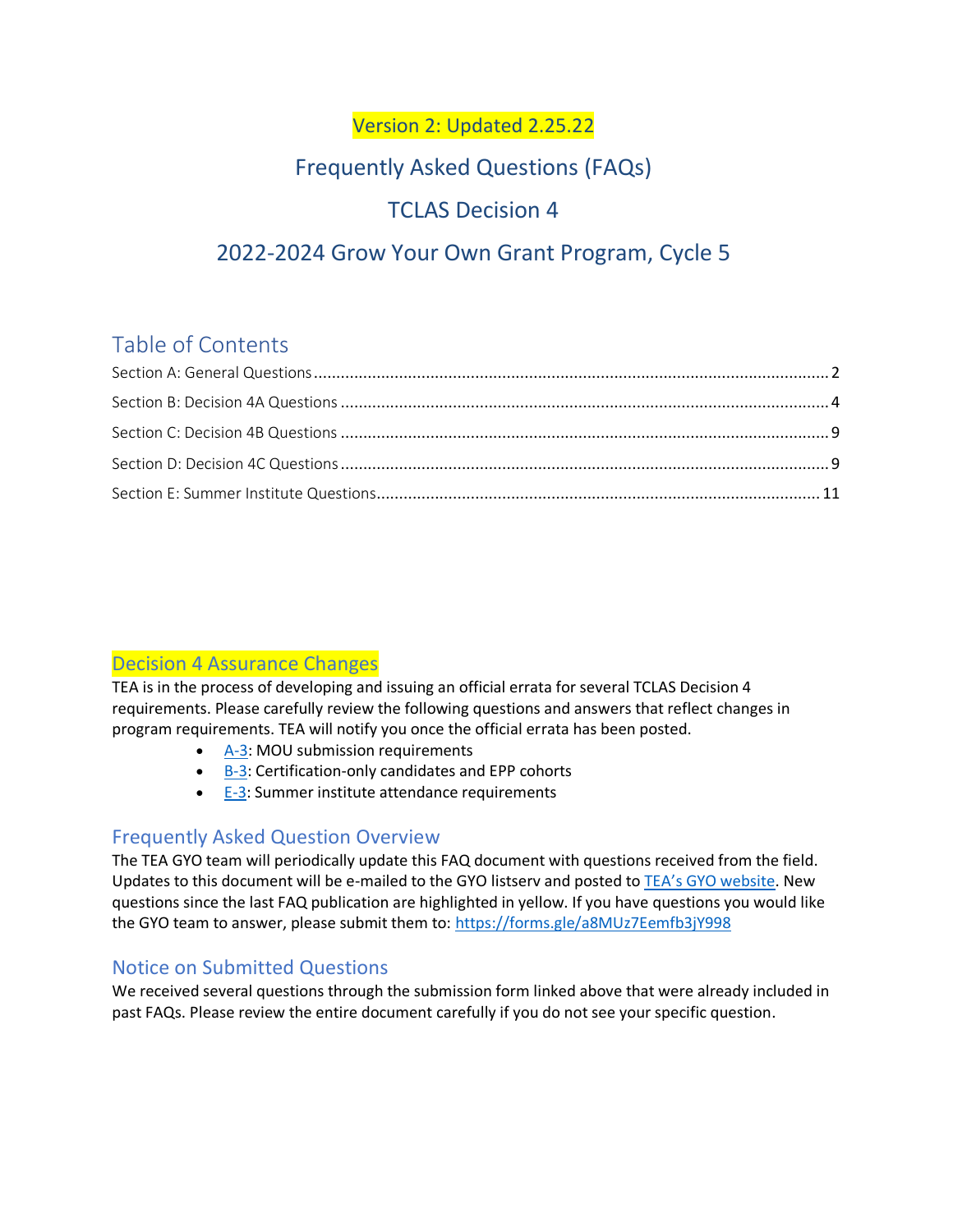# <span id="page-1-0"></span>Section A: General Questions

## Question A-1

Our district was awarded different amounts for 4A, 4B, and 4C. What does this mean for us?

## Answer A-1

This depends on what was included in your application. Please refer to your application and page 21 of the [TCLAS Guidance Document.](https://tea.texas.gov/sites/default/files/covid/TCLAS-Guidance-Document.pdf)

## Question A-2

Our LEA originally turned down funding for 4C and we currently have a greater demand from paraprofessionals for 4A than we originally anticipated. Can we recover the money we turned down for 4C and apply it to 4A?

#### Answer A-2

No. Once an LEA declines funding, TEA is unable to increase funding or issue new awards within TCLAS Decision 4.

## Question A-3

Does the MOU have to be approved by our LEA's local board? Also, must we submit it to TEA?

#### Answer A-3

TEA does not require that your MOU be approved by the LEA's local board. Each LEA should abide by local rules, regulations, and procedures.

TEA is waiving the requirement that LEAs submit MOUs to TEA for approval by May 31, 2022. Instead, the LEA is required to retain documentation of the MOUs locally. TEA will issue an official errata regarding this change in the near future. LEAs are still expected to secure MOUs according to the following assurances in the [TCLAS guidance document.](https://tea.texas.gov/sites/default/files/covid/TCLAS-Guidance-Document.pdf)

- Participants and candidates must commit with an MOU to remain in the LEA for an agreed upon length of time in a full-time teaching role as a condition of receiving the stipend (page 48).
- The applicant must have a signed letter of commitment or MOU from an Accredited, Accredited-Not Rated, or Accredited-Warned Educator Preparation Program that will partner with the LEA(s) to award teacher certifications to participants (page 49).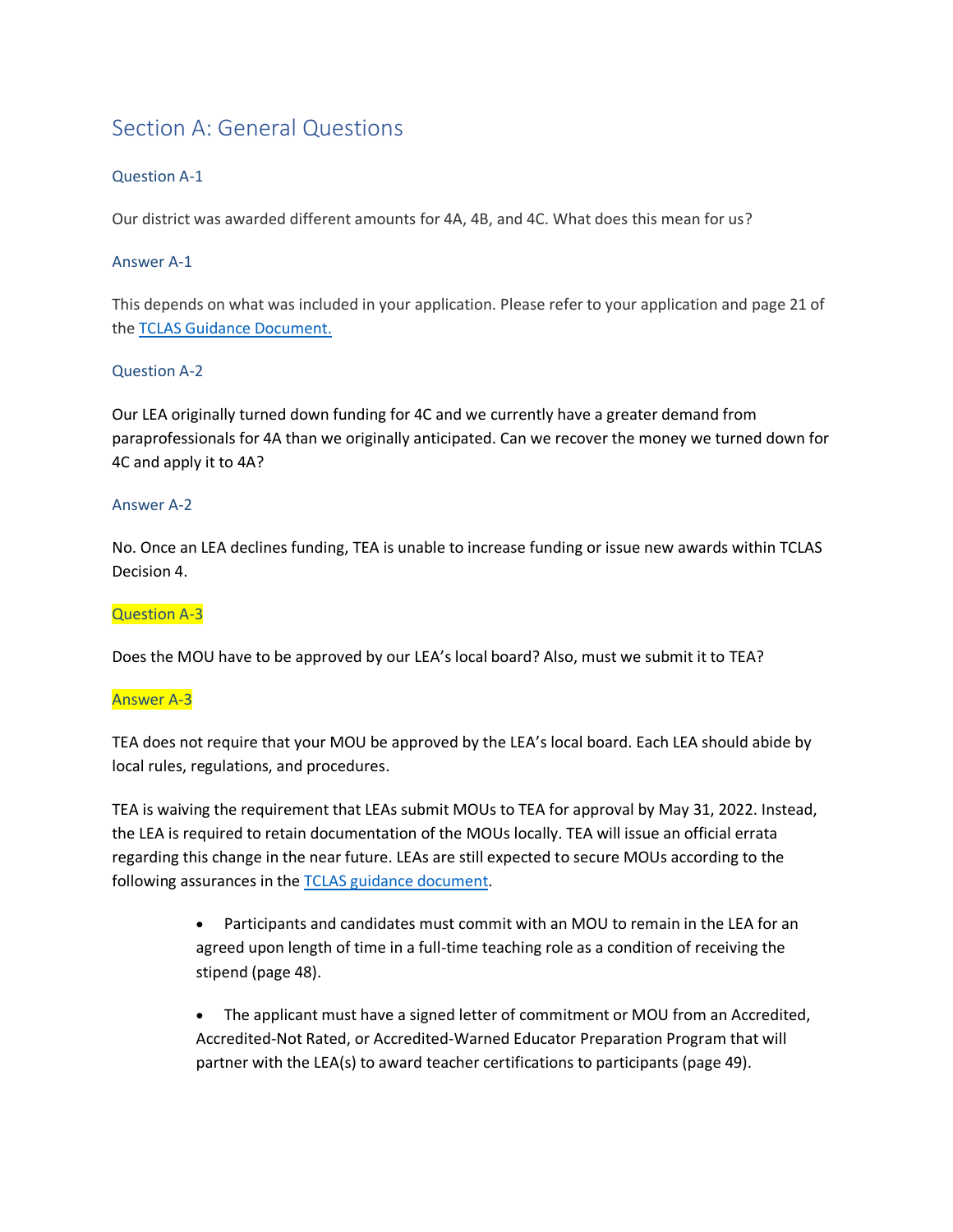## Question A-4

What is the expectation for "paid release time and schedule flexibility" for Decision 4A candidates?

#### Answer A-4

LEA and campus leaders should provide reasonable and necessary supports for a paraprofessional to complete their degree and certification course requirements while engaged in the GYO program. TEA does not set any minimum requirements around the amount of paid release time or schedule flexibility since paraprofessional duties, course schedules, and work schedules vary across campuses and LEAs. LEAs may use the indirect and administrative costs to find substitute coverage for candidates.

#### Question A-5

If an LEA was awarded Cycle 3 or Cycle 4 of Grow Your Own, does this impact the TCLAS Cycles 5 award?

#### Answer A-5

No. LEAs can be part of overlapping Grow Your Own grant cycles. Please note, each cycle has its own set of program guidelines and requirements.

#### Question A-7

For the **[Qualtrics Candidate Submission](https://tea.co1.qualtrics.com/jfe/form/SV_dhTOXaUyRRov2om)** survey, where can we find a candidate's TEA/Unique ID?

#### Answer A-7

Unique Identification Numbers (ID) can be found in TEAL.

#### Question A-8

We received a Microsoft Excel template titled "TCLAS - Decision 4 - GYO - Cycle 5 - Candidate Information – Dec 2022." To whom do we submit this spreadsheet?

#### Answer A-8

LEAs do not need to submit the spreadsheet to TEA. This is for your records, so you have a copy of who is in your TCLAS Grow Your Own Cycle 5 cohort. All LEAs will enter select candidate information into the [Qualtrics Candidate Submission](https://tea.co1.qualtrics.com/jfe/form/SV_dhTOXaUyRRov2om) survey by March 1, 2022.

#### Question A-9

When will our LEA receive funding?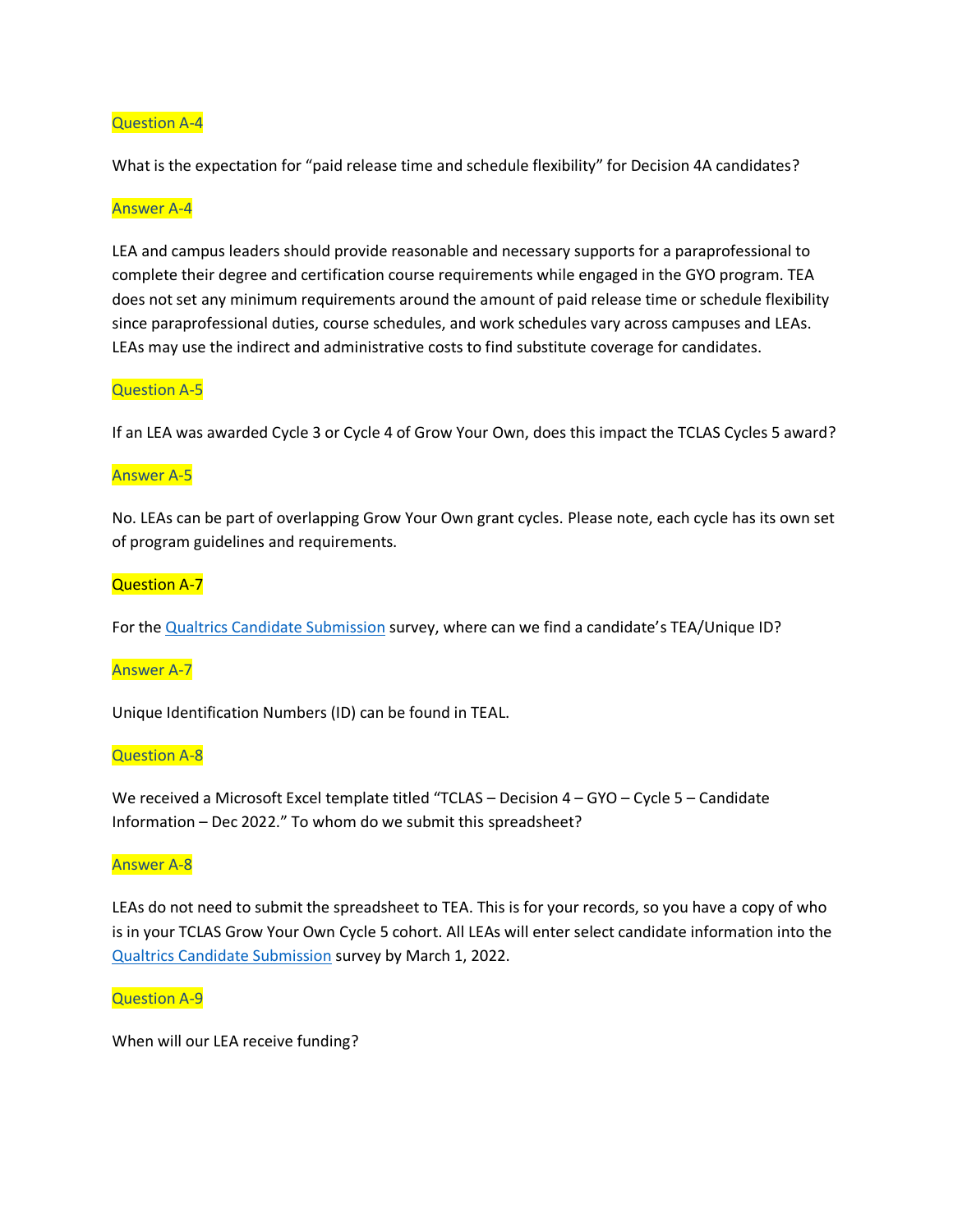## Answer A-9

All LEAs should receive funding following the issue of Notice of Grant Award (NOGA). As of February 24, 2022 95% of applicants have received the NOGA for the TCLAS Grant via email to the Authorized Official. If the LEA is unable to access the NOGA a copy can be obtained through the Expenditure Reporting System on the [TEAL login.](https://tealprod.tea.state.tx.us/TSP/TEASecurePortal/Access/LogonServlet) The Expenditure Reporting system is also where the LEA will access funds. Please email [TCLAS@tea.texas.gov](mailto:TCLAS@tea.texas.gov) if you have additional questions regarding the NOGA.

<span id="page-3-0"></span>Page Break

## Section B: Decision 4A Questions

## Question B-1

How do LEAs fund paraprofessional tuition and fees? Are candidate stipends disbursed through payroll or accounts payable?

#### Answer B-1

To some extent, this is a district decision. Please confer with your district business office, and refer to the [Budgeting Costs Guidance Handbook](https://tea.texas.gov/sites/default/files/budgeting_costs_guidance_handbook.pdf) regarding payment for completion:

- If the paraprofessional is a district employee, and if the district will pay the tuition on their behalf, budget this under **contracted services (6200).**
- If the paraprofessional is a district employee who will pay their own tuition and then receive reimbursement distributions, budget this under **contracted services (6200).**
- If the LEA will pay the university directly for tuition and fees, this falls under **contracted services (6200).**
- All living stipends paid directly to candidates will be coded as **payroll costs (6100)**.

## Question B-2

Is it mandatory for LEAs to grant 4A stipend recipients paid release time? Must LEAs allow stipend recipients to attend class during the workday?

#### Answer B-2

Each LEA is expected to allow schedule flexibility. An LEA may choose to provide 4A candidates paid release time and allow them to attend class during the workday. The type of candidate support needed likely depends on district- and campus-specific context, including the candidate's responsibilities and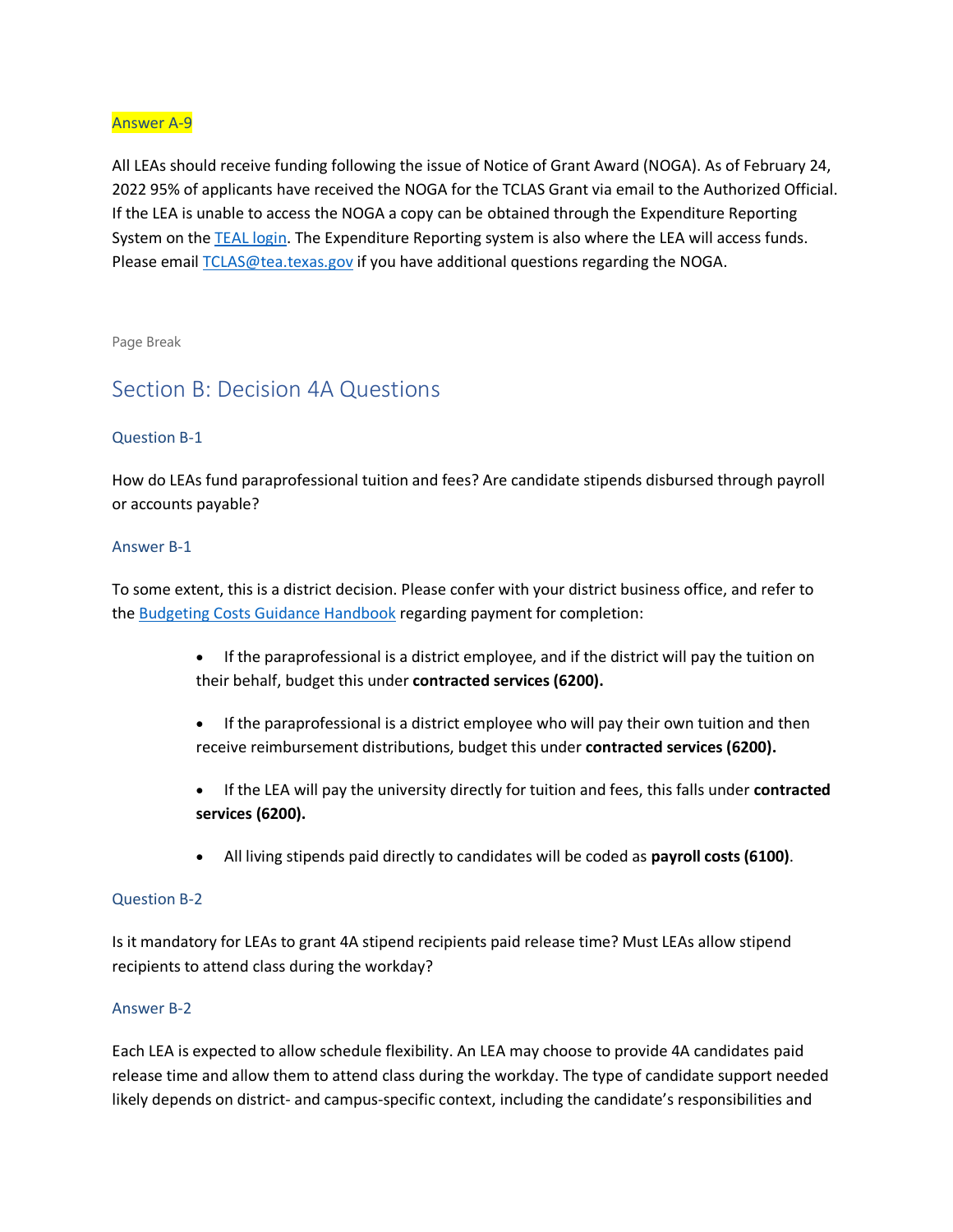schedule. The LEA should provide schedule flexibility, as needed, so each candidate is able to fulfill the requirements of the grant.

## Question B-3

We are wondering if the following specific assurance can be waived. "*All certification-only candidates will be certified by the same partner Educator Preparation Program (EPP) as a cohort managed collaboratively by the LEA and EPP.*"

## Answer B-3

Yes, this requirement has been waived by TEA. TEA will issue an official errata in the near future. It is up to the discretion of the LEA whether certification-only candidates will be certified by the same partner Educator Preparation Program (EPP) as a cohort or not.

## Question B-4

The [Grow Your Own Pre-Requisite for Stipend Recipients Document](https://tea.texas.gov/sites/default/files/gyo-stipend-recipient-pre-requisites.pdf) states that, "*Candidates must already have a minimum of 75 credit hours towards a bachelor's degree.*" By which date does this statement apply?

## Answer B-4

All candidates must have a minimum of 75 credit hours towards a bachelor's degree prior to the start of the employing district's Fall 2022 semester.

#### Question B-5

Do all paraprofessionals seeking bachelor's degrees have to go through the same college or university? Is our MOU process limited to only one institutional partner?

#### Answer B-5

No. More than one college or university is allowed. Each LEA must complete an MOU with each Educator Preparation Program (EPP) certifying the candidates. If a candidate is completing bachelor's degree from one university and attending a different institution to earn a teaching certification, the LEA only needs to secure an MOU with the EPP. All EPP's must have a status of Accredited, Accredited-Not Rate, or Accredited-Warned.

#### Question B-6

Which components of the MOU pertain to Decision 4A?

#### Answer B-6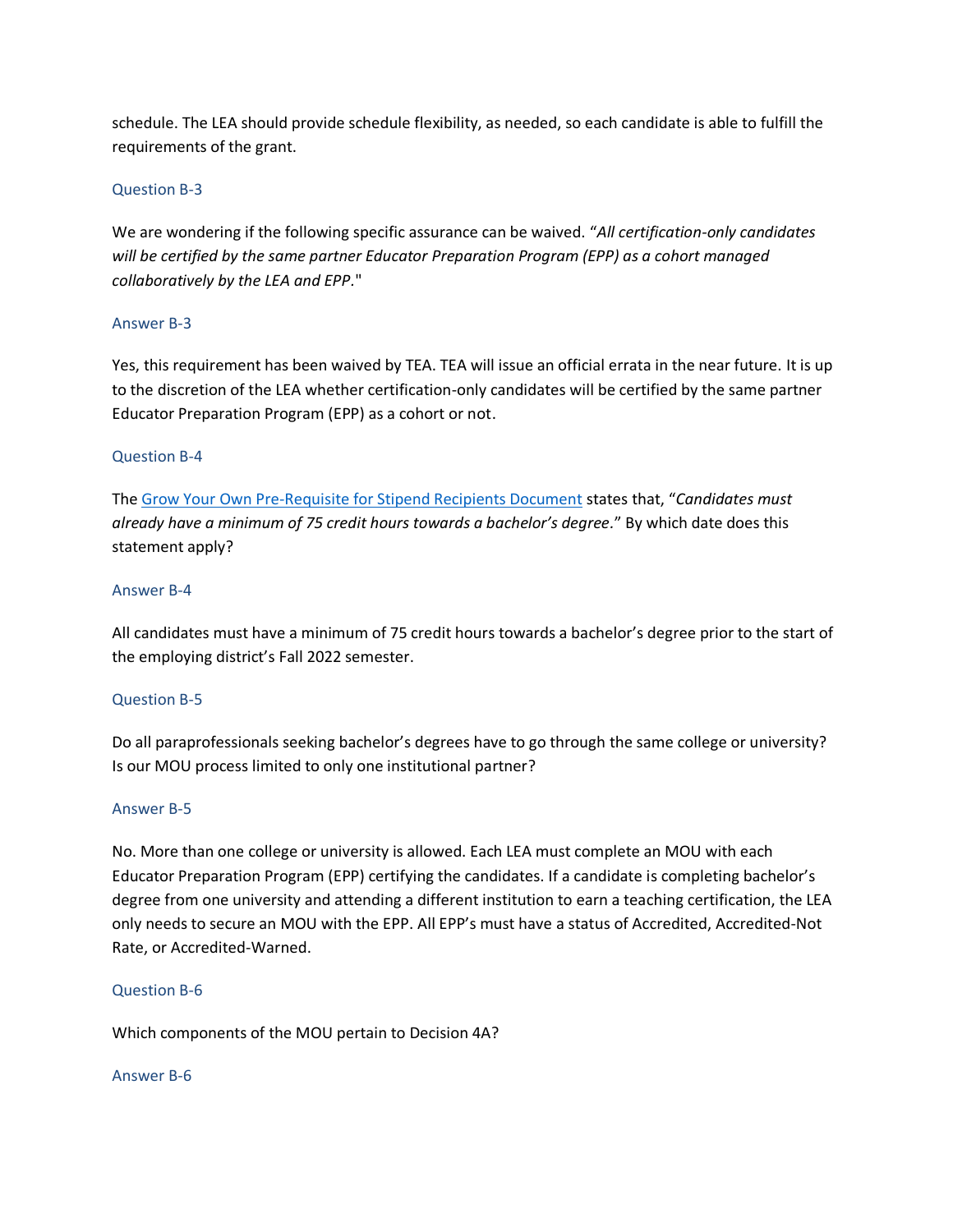## **MOUs Required for Decision 4A:**

Between the LEA and each paraprofessional candidate receiving a stipend (maximum of 6 per LEA).

Between the LEA and each EPP or alternative certification program (maximum of 6 per LEA).

#### Question B-7

What are our options for awarding funds for Decision 4A?

## Answer B-7

The funding amount for 4A is split into two categories: (1) tuition, fees, and living stipends and (2) indirect plus administrative costs for the LEA.

## **For Bachelor's degree and certification candidates:**

The \$19,000 awarded for candidates completing both a bachelor's degree and certification is split in the following ways:

- 1. \$18,000 to cover tuition, fees, and living stipends and
- 2. \$1,000 to cover the LEA's indirect and/or administrative costs related to the grant.

#### **For certification only candidates:**

The \$8,000 awarded for candidates pursuing certification only is split in the following ways:

- 1. \$7,500 for tuition, fees, and living stipends and
- 2. \$500 to cover the LEA's indirect and/or administrative costs related to the grant.

The stipends are to be delivered to the candidate and/or university at least once each year of participation.

Each LEA will outline in their MOU the process for reimbursing candidates or paying universities directly on behalf of the candidate. Any funding out of the \$18,000 or \$7,500 that is not needed to cover tuition and fees is considered an additional living stipend for the candidate. Funding from this amount should not be transferred to administrative or indirect costs. Refer to question and answer B-1 for information regarding payroll and contracted services budget categories.

## Question B-9

Can we issue 4A candidate stipends in one lump sum payment at the end of the year?

#### Answer B-9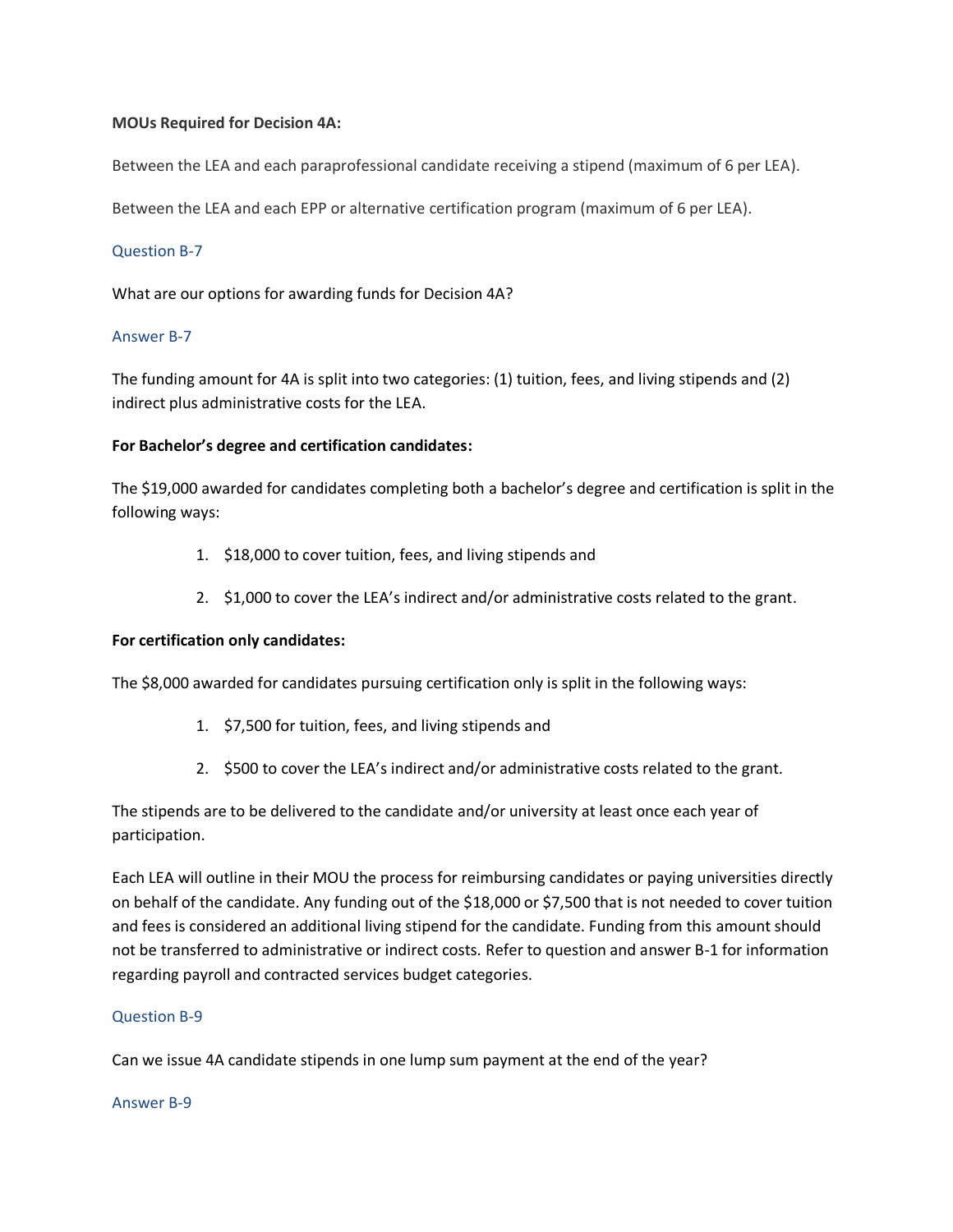You may choose to pay 4a candidates in one lump sum payment at the end of each academic year. Please make sure that is clearly stated in the MOU. The vision of the grant is to provide Texas paraprofessionals with financial relief during the grant timeline as this is a barrier to certification and degree completion for many. The \$18,000 stipend for candidates pursuing their bachelor's degree plus certification should be approximately \$9,000 each year. The \$7,500 stipend for candidates pursuing only certification should be approximately \$3,750 each year.

## Question B-10

Can Decision 4A paraprofessional begin coursework in the Spring of 2022?

## Answer B-10

Yes, Decision 4A paraprofessional stipend recipients may begin coursework and certification work this Spring of 2022 semester. The earlier they complete their requirements the better for them and for your district. Decision 4B teacher stipends and Decision 4C Education and Training programs must begin in the Fall of 2022.

## Question B-11

Can a paraprofessional complete a degree in an area other than teaching prior to enrolling in an ACP or do they need to get their degree in teaching?

## Answer B-11

A paraprofessional candidate does not need to earn a bachelor's in education. They are allowed to complete their current degree and earn a teaching certification upon graduation.

#### Question B-12

Is there a checklist with concrete grant requirements for Decision 4A candidates?

#### Answer B-12

Yes, there are several places with concrete requirements. The [Grow Your Own Pre-Requisites for](https://tea.texas.gov/sites/default/files/gyo-stipend-recipient-pre-requisites.pdf)  [Stipend Recipients](https://tea.texas.gov/sites/default/files/gyo-stipend-recipient-pre-requisites.pdf) is the most comprehensive list. Pages 21 and 49 of the [TCLAS Guidance Document](https://tea.texas.gov/sites/default/files/covid/TCLAS-Guidance-Document.pdf) also reference grant requirements.

## Questions B-13

Can the Decision 4A stipend be used to cover program costs for paraprofessionals to go through an alternative route to certification program?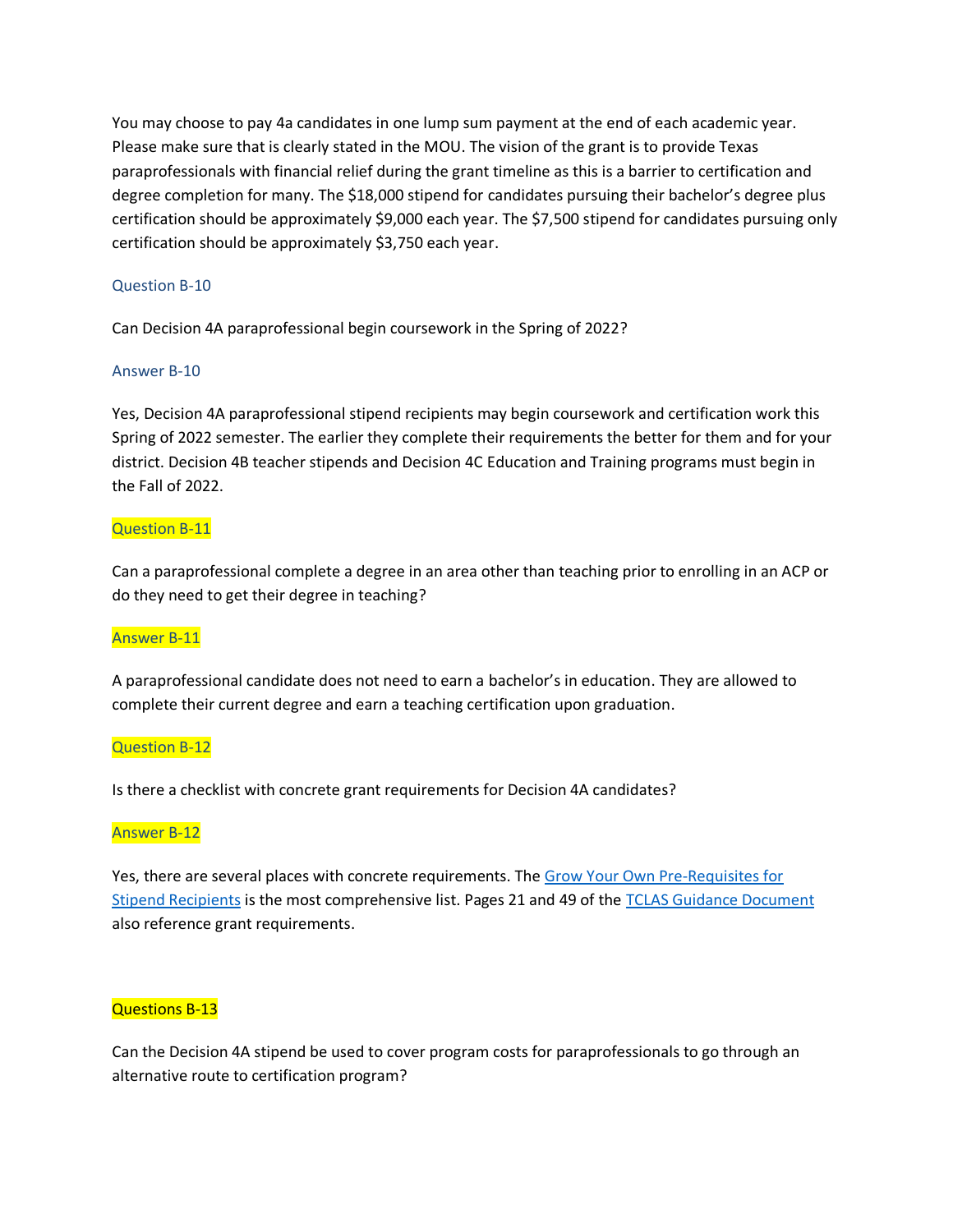Answer B-13

Yes. The stipend amount is \$7,500.

Question B-14

Does the teacher for the Principles of Education & Training course need to have a master's degree to teach the course?

Answer B-14

No. A master's degree is only necessary if the teacher intends to teach a course for dual credit.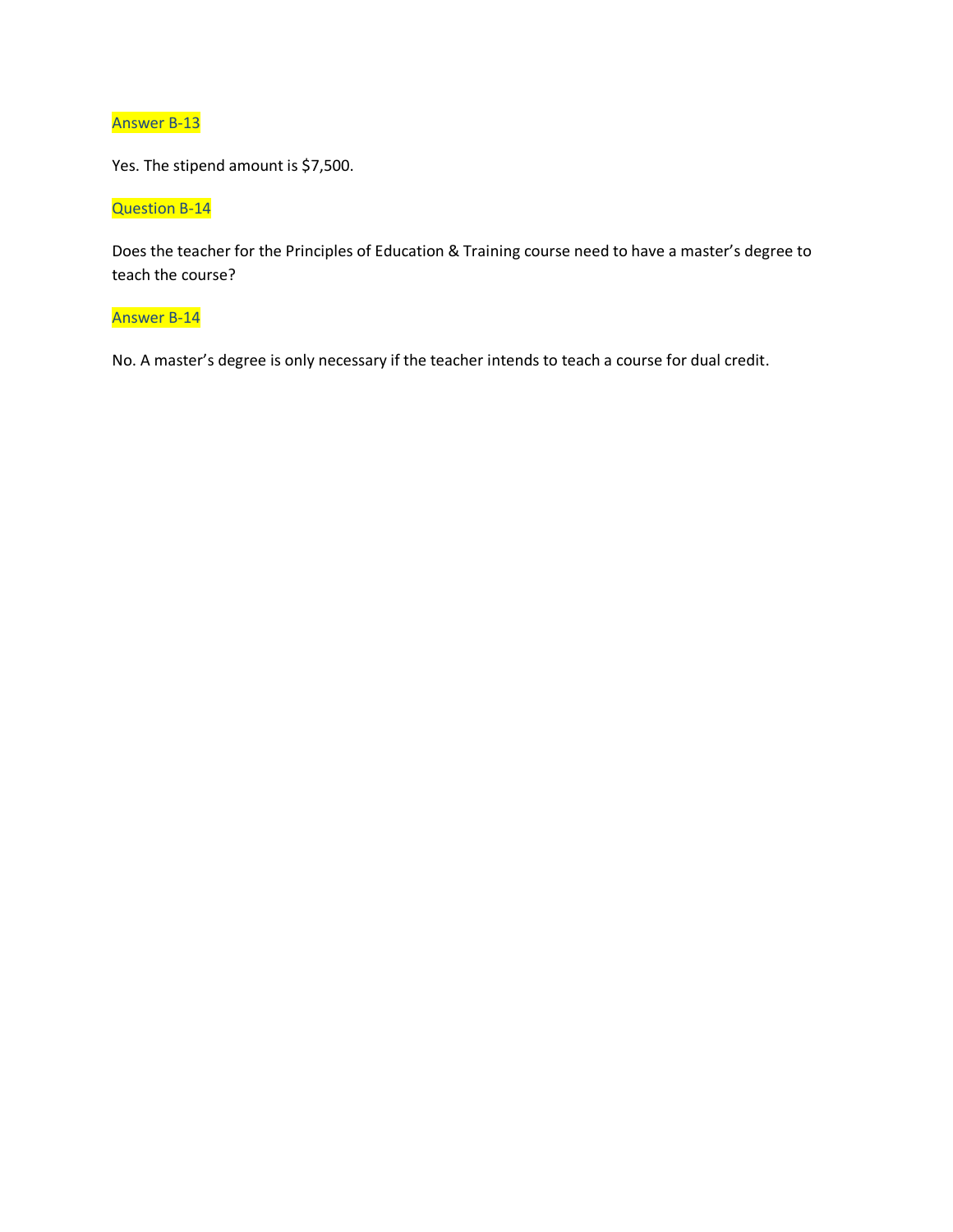# <span id="page-8-0"></span>Section C: Decision 4B Questions

## Question C-1

Please explain the difference between the \$5,000 and \$10,000 stipends for Decision 4B.

## Answer C-1

The \$5,000 award is designated as a two-year stipend for any certified educator who is teaching nondual credit courses. This amount breaks down to \$2,500 per year or \$1,250 per semester. The \$10,000 award is designated as a two-year stipend for any certified educator (with a master's degree) who is teaching courses in which high school students can earn dual credit. This amount breaks down to \$5,000 each year or \$2,500 each semester.

## Question C-2

Can the Decision 4B stipend be used to cover program costs for certified educators to receive an additional certification through an alternative route to certification program?

## Answer C-2

Decision 4B certified educators' stipends are rewarded for teaching Education & Training courses. The certified educator can then decide how to spend the stipend.

<span id="page-8-1"></span>Page Break

# Section D: Decision 4C Questions

## Question D-1

Who provided the curriculum for the Education and Training courses?

#### Answer D-1

The TEA is partnering with a vendor to develop high quality instructional materials for the Education & Training courses. Feedback from internal reviewers, subject-matter experts, and Texas Education and Training teachers is incorporated throughout the development of the materials.

#### Question D-2

Does each campus need to offer Principles of Education & Training if we will offer Instructional Practices and Practicum?

#### Answer D-2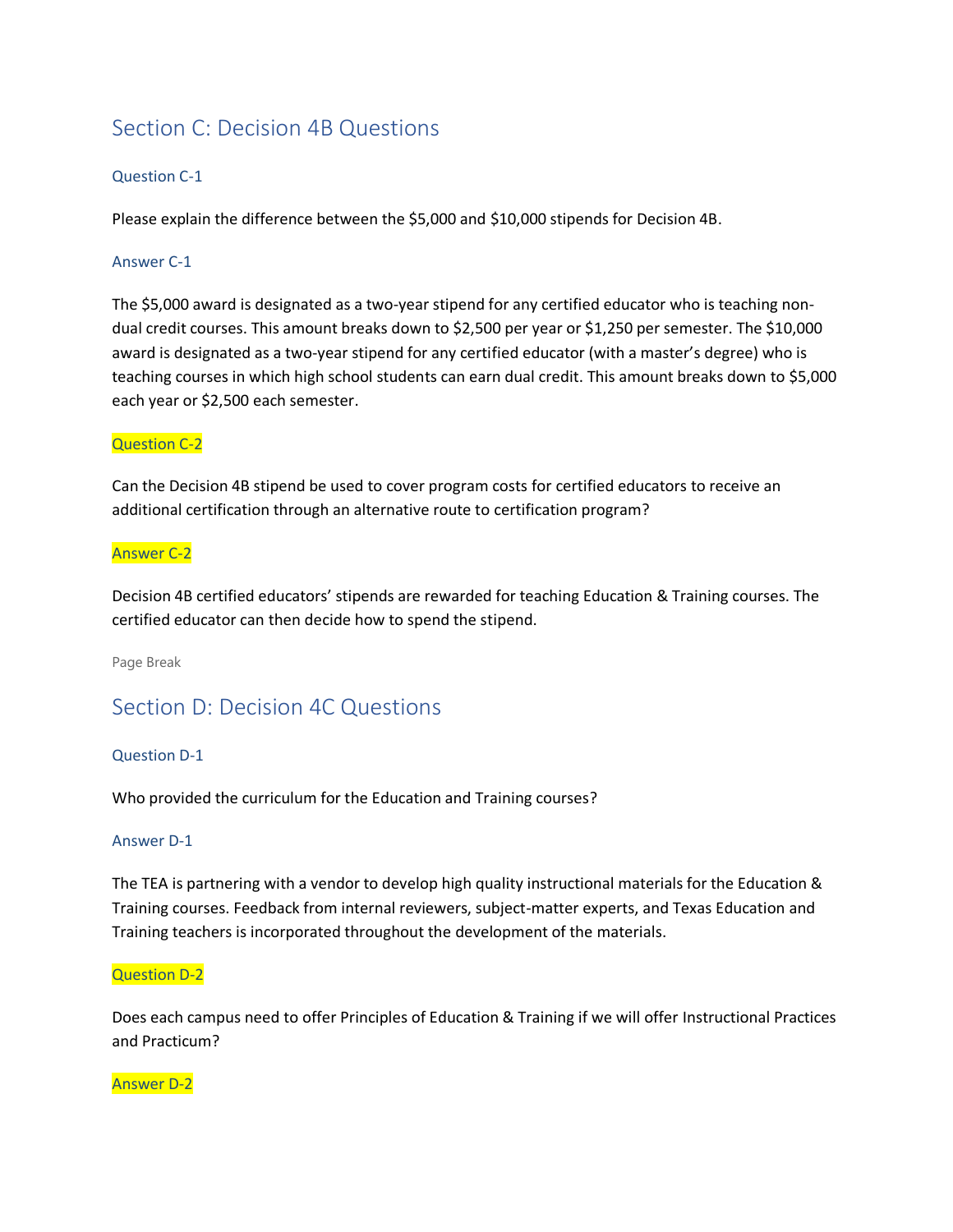As stated on page 49 of the [Guidance Document,](https://tea.texas.gov/sites/default/files/covid/TCLAS-Guidance-Document.pdf) the LEA must assure that each high school campus within the participating LEA will implement at least the Instructional Practices and/or Practicum courses in the Education and Training course sequence in 2022–2023, and at least both stated courses in 2023– 2024, with the teachers receiving the stipend as teachers of record for both or either courses.

#### Question D-3

What is the dual credit course name that aligns with the instructional practices and the practicum course?

## Answer D-3

EDUC 1301 and EDUC 2301.

## Question D-4

Can the teachers of the E&T courses be a new hire for the 2022-2023 school year?

#### Answer D-4

No. As stated in the [Grow Your Own Pre-Requisites for Stipend Recipients,](https://tea.texas.gov/sites/default/files/gyo-stipend-recipient-pre-requisites.pdf) E&T stipend recipients must be employed as a teacher within the eligible LEA during the 2021–2022 school year.

#### Question D-5

According to the Education & Training Program of Study on TEA website, it shows that Principles of Education & Training can be taken the first year OR Principles of Human Services for this career pathway. Is it ok then for students to take Principles of Human Services their freshman year then Instructional Practices their junior year and the Practicum in Education and Training their senior year?

#### Answer D-5

Yes, this course sequence is permissible.

#### Question D-6

What is the service ID number for the courses?

#### Answer D-6

The [Education and Training Program of Study](https://tea.texas.gov/sites/default/files/TeachingTraining-ProgramOfStudy2020.pdf) overview contains service ID numbers for the courses required as part of the GYO grant. Page 12 of the [Texas Education Agency Program of Study](https://tea.texas.gov/sites/default/files/Statewide%20Programs%20of%20Study%20At%20a%20Glance%20Accessible_July_2020.pdf) document provides more specifications for the four service IDs associated with the Practicum in Education & Training courses.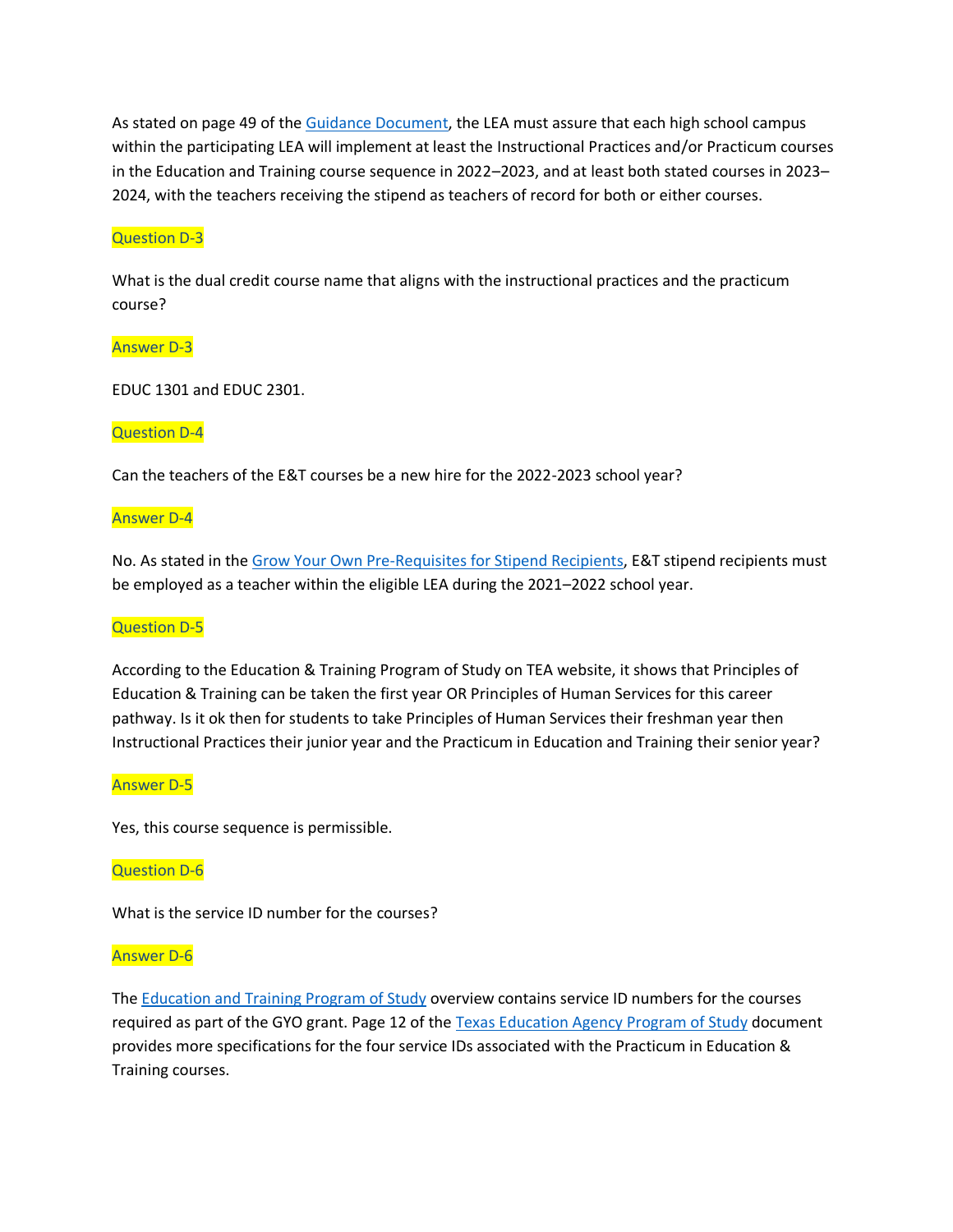<span id="page-10-0"></span>Page Break

## Section E: Summer Institute Questions

#### Question E-1

Who pays for the required Summer Institute?

## Answer E-1

LEAs are advised to use up to \$3,000 per campus of the total 4C award amount to send teachers and other required or encouraged staff to the institute. Refer to answer E-2 regarding a virtual option for institute.

## Question E-2

Will Summer Institute be in-person or virtual?

## Answer E-2

There are two options for participation in the 2022 Summer Institute for the Education & Training Pathway.

Option A: In-Person Institute

- *Dates:* June 27-29, 2022
- *Location:* TBD in the Greater Austin area
- *Details:* This event is capped at the first 400 registrants.

## Option B: Virtual Institute

- *Dates:* July 18-20, 2022
- *Location:* Virtual (Zoom)
- *Details:* This event is not capped.

## Confirmation of Participation

1. TEA asked all LEAs to complete an institute [preference survey](https://forms.gle/7hwU716Fv2RmkeFg6) before February 11, 2022.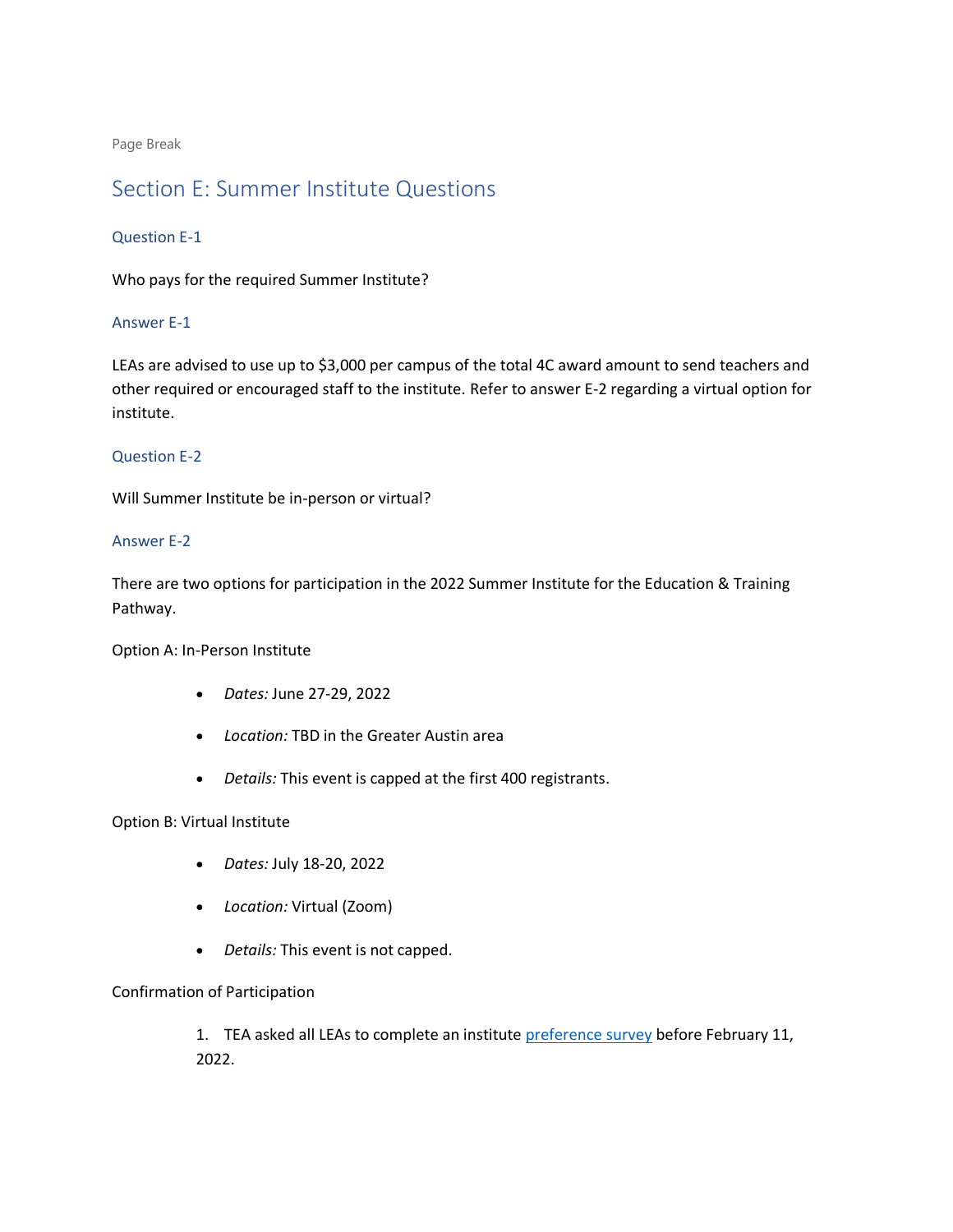2. TEA will approve district participation for in-person or virtual institute by February 25, 2022.

3. TEA will communicate approvals and any next steps by February 25, 2022.

## Question E-3

The TCLAS Guidance Document lists E&T course teachers, campus principals, and college/career counselors as required participants at Summer Institute. Can TEA provide any flexibility on this requirement?

## Answer E-3

Summer Institute will include an overview of the GYO grant, district team action planning and training on the E&T curriculum. It is important that campus-based GYO teams attend.

TEA is providing the following flexibilities for attendance and will soon issue an official errata. The updated attendance requirements are as follows:

> • **E&T Teachers (Days 1–3):** Summer Institute attendance must include each E&T course teacher who will receive a stipend through the GYO grant. E&T teachers are required to attend each of the three days of summer institute.

o If a district has been approved to attend the in-person institute and a teacher cannot attend on those dates, the teacher must attend the virtual institute option to remain in compliance.

• **Campus Principals (Day 1):** Each participating GYO campus must send a member of the instructional leadership team—typically the principal— responsible for overseeing the GYO program to day one of Summer Institute. Attendance on days two and three is optional.

o If the individual described above is unable to attend day one of Summer Institute for a particular campus, the LEA may choose to send a campus-based substitute to fill in. The LEA must ensure that the substitute shares all pertinent information back with the appropriate individual leading GYO.

• **College/Career Counselors (Day 1):** Each participating GYO campus must send a college/career counselor, or other individual responsible for E&T course scheduling and enrollment, to summer institute.

 $\circ$  If neither of the individuals described above are available to attend day one of Summer Institute for a particular campus, the LEA may choose to send a campusbased substitute to fill in. The LEA must ensure that the substitute shares all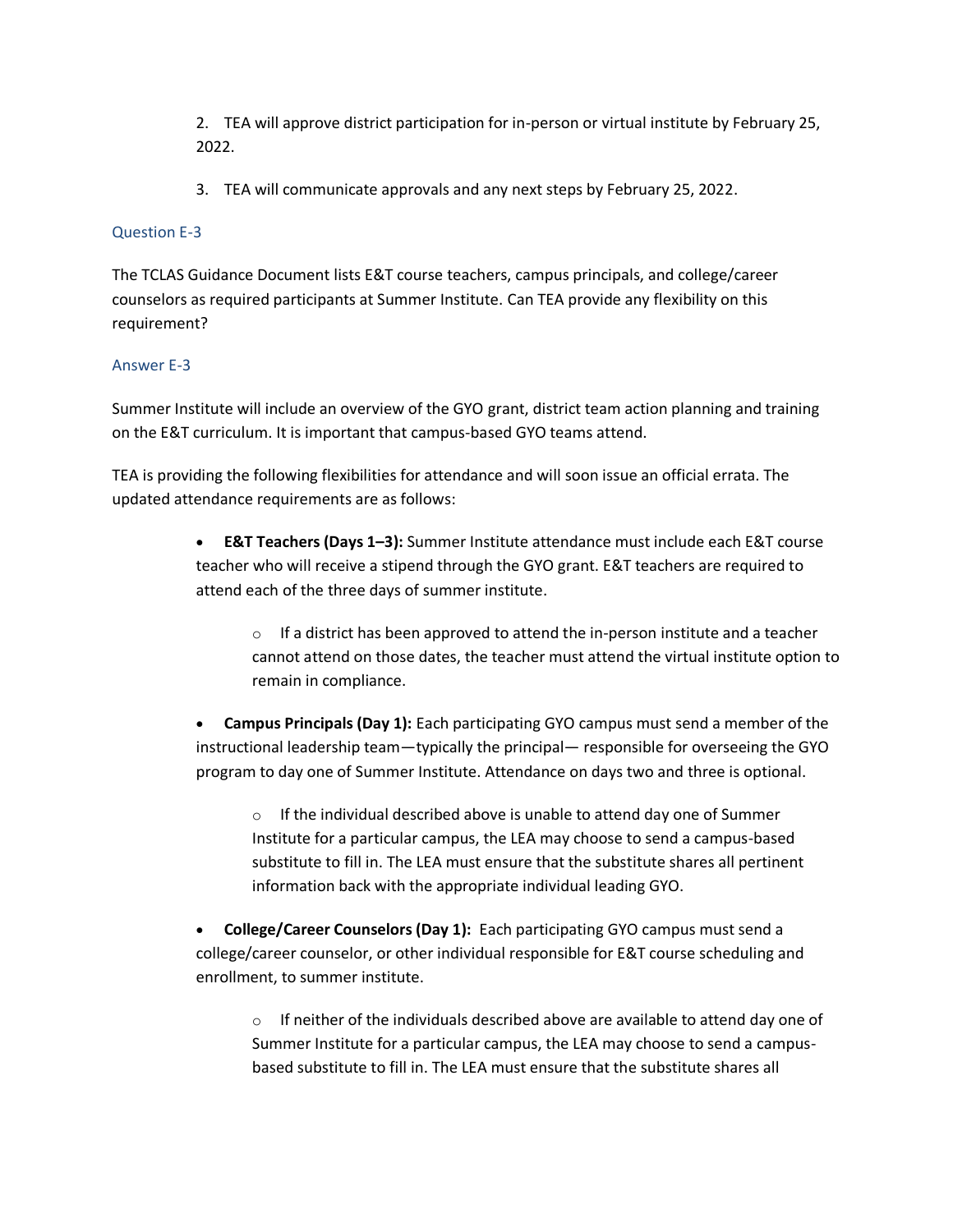pertinent information back with the appropriate team member responsible for E&T course scheduling and enrollment.

As of February 14, 2022, TEA is still processing participation counts for Summer Institute. LEAs may formally register all institute participants later this spring, and TEA will communicate information regarding this process.

## Question E-4

If we chose the virtual institute, is it guaranteed? How will we know if there was space for our participants and what is the timeline for notification?

## Answer E-4

Yes. You will receive confirmation on February 25, 2022.

## Question E-5

We were previously awarded the Cycle 4 GYO Grant, our administrator and counselor participated in the Summer Institute last year. Is participation required again for this year?

#### Answer E-5

Yes, this is still a requirement. In the case that an administrator or counselor is unable to attend, please refer to question and answer E-3 for possible substitutions. The 2022 Institute has a different agenda and outcomes than previous years.

#### Question E-6

If the in-person Summer Institute cap of 400 participants is met, and my LEA does not qualify to attend in-person, will we be automatically registered for the virtual option?

#### Answer E-6

Yes. All LEAs will be notified on February 25, 2022 as to whether the will attend Summer Institute inperson or virtually.

#### Question E-7

How do we register our staff for Summer Institute and make hotel reservations?

## Answer E-7

LEAs will receive information this spring, likely in late March or early April, regarding the Summer Institute registration process and suggestions for booking hotels. Through the registration process, grant